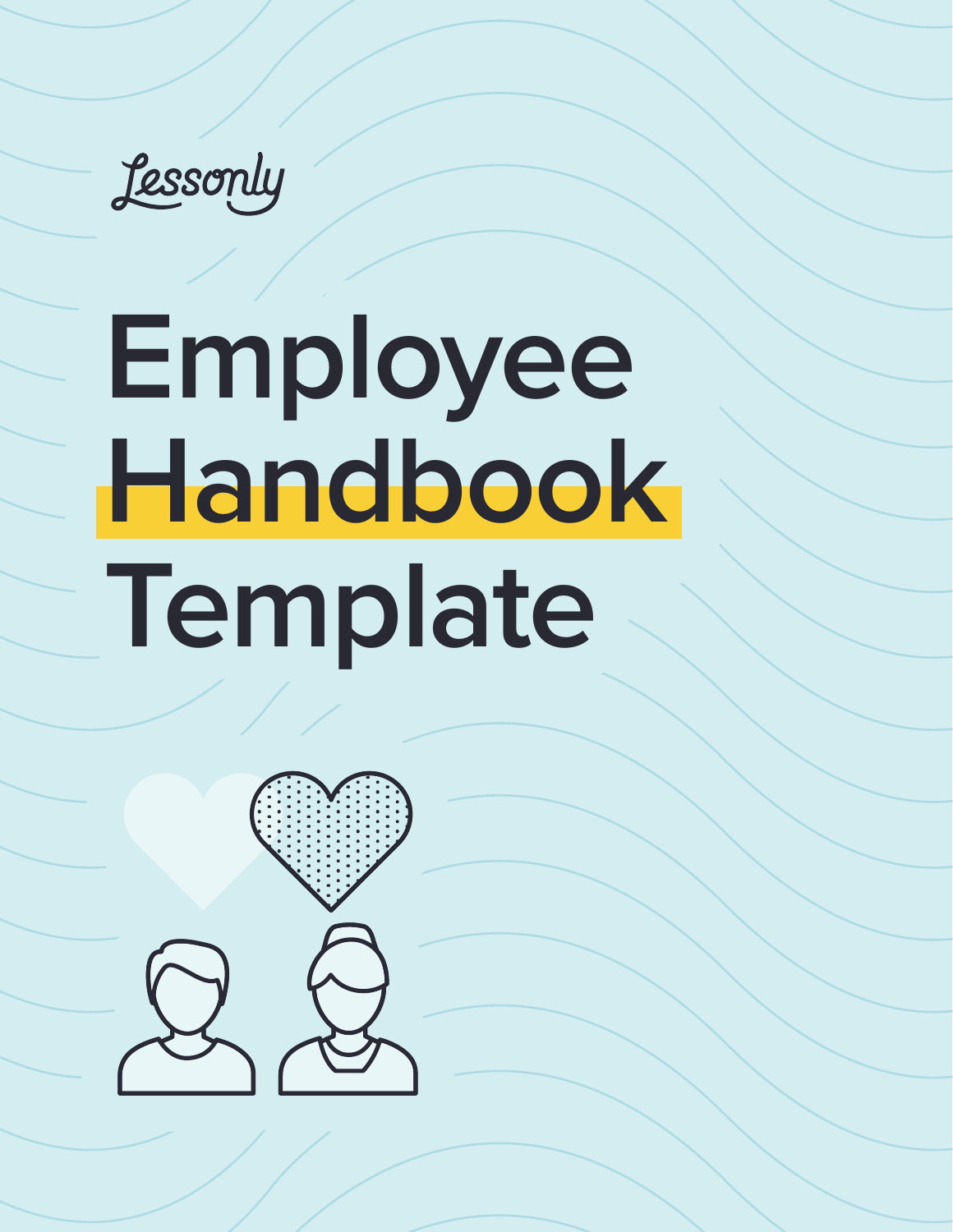## **The Importance of Employee Handbooks**

Employee handbooks are often considered to be unavoidable by both employees and employers. Employees don't like reading them and employers don't like writing them. But, it must be done; so, we are here to help.

Handbooks don't just set expectations for your employees. Your employee handbook also communicates to your employees what they should expect from you.

As much as we love our teams, discrepancies can happen easily, employee handbooks can clarify anything that might have been

misconstrued in other communication. Although there are no laws requiring employers to have an employee handbook, they can help save your company from liability in case of a lawsuit.

Clauses like an employ-at-will or drug testing policies in your handbook provide full disclosure to your employees.

The next sections will be an outline of what we think is the best way to build your employee handbook.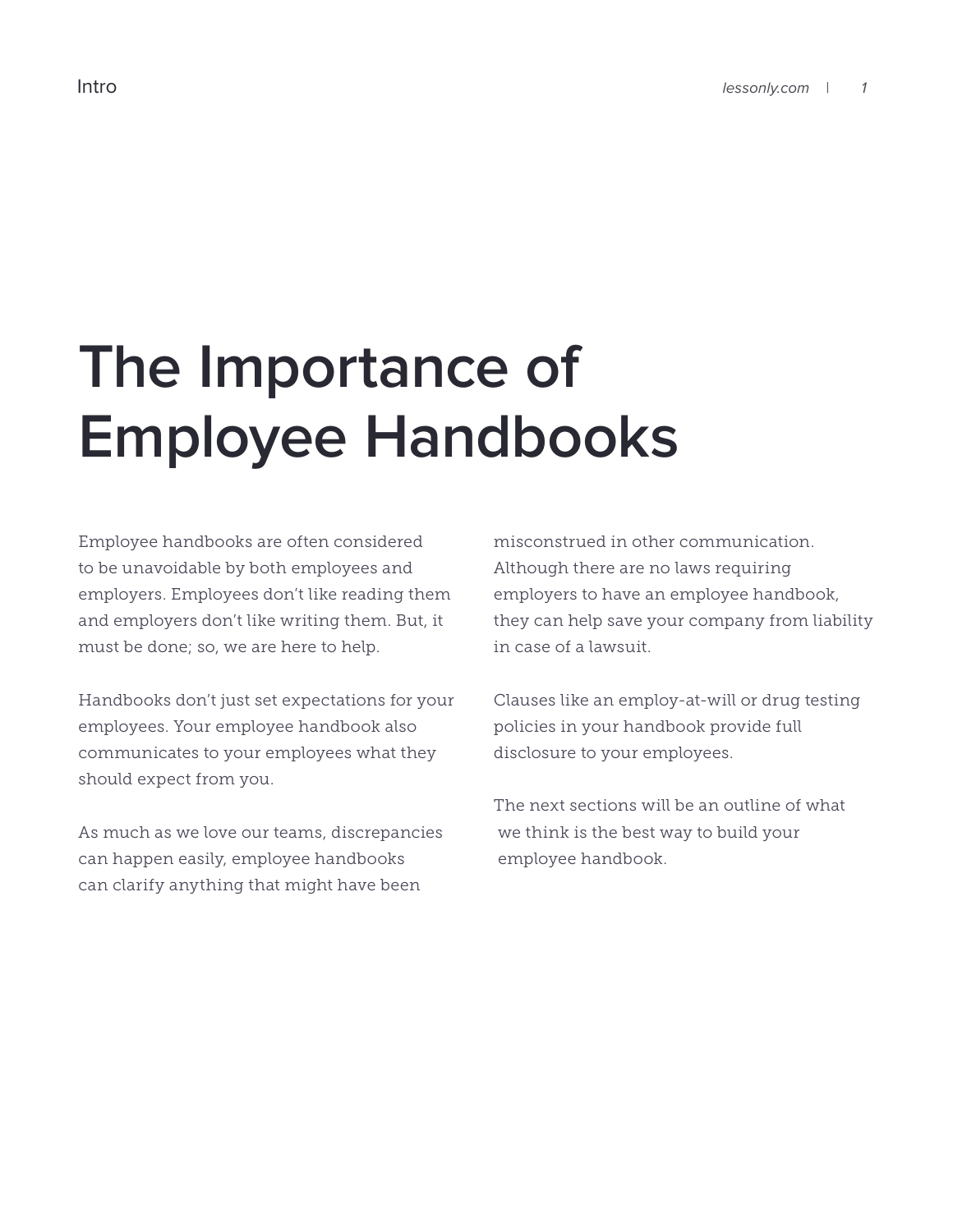## **Contents**

In the following, you'll learn how to form your own employee handbook. You'll learn how best to organize all the topics and areas not to omit.



Company Overview



Time off Policies



Employee Behavior



Company Benefits



Company Legal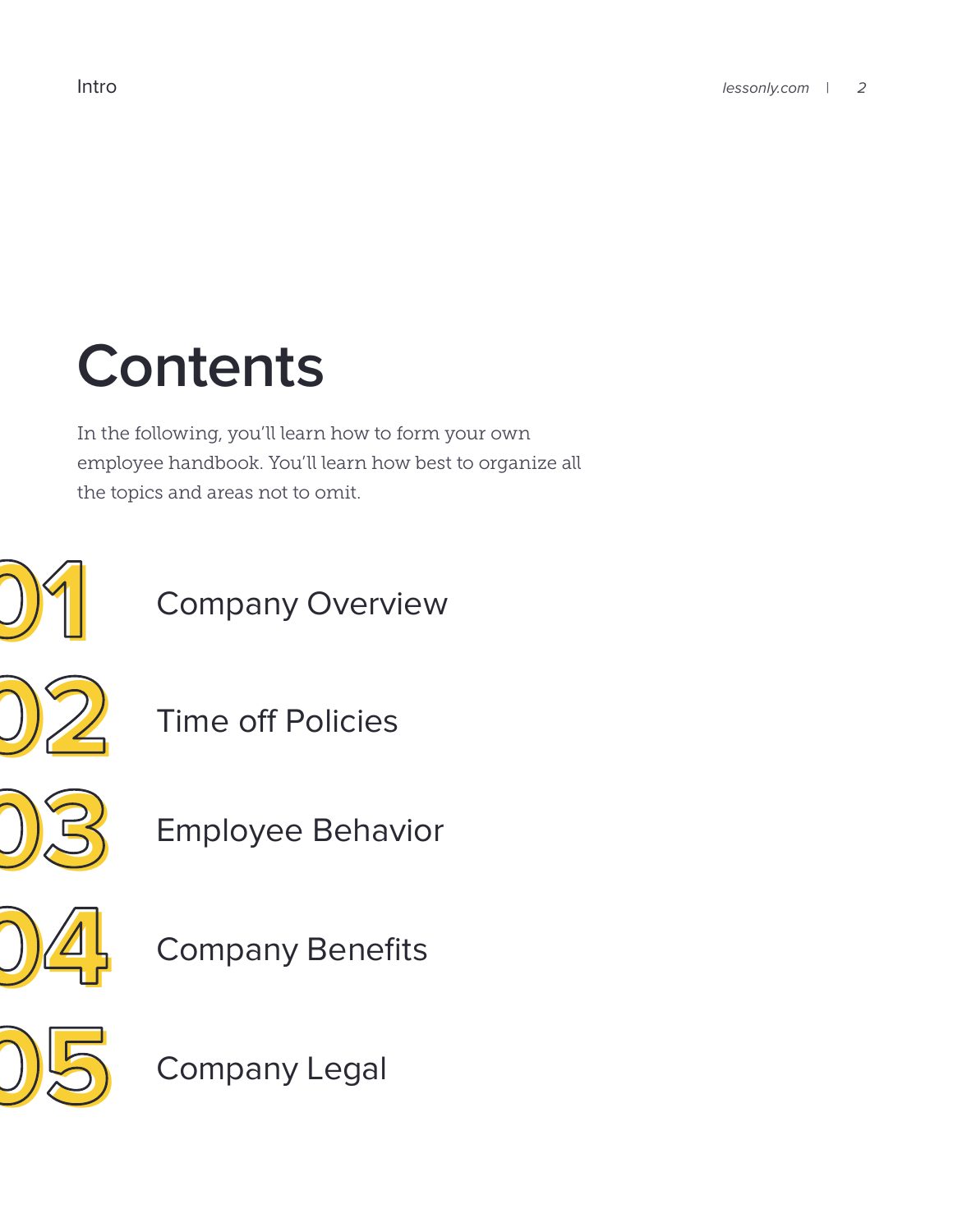## **1 Company Overview**

A company overview is a great way to kick off a handbook. It will give a strong foundation of knowledge to your employees and let them know where your company is coming from in the rest of your handbook.

#### **Welcome**

Provide a welcome to your new employees from the board of directors or CEO. Although it may seem impersonal, at least we're starting out this necessary evil on a positive note.

#### **History**

Include a brief overview of how and why your company started. Include a fun anecdote like a name origin or how your board of directors came together.

#### **Mission**

In this section divulge your secret plans to take over the world. provide insight to your employees about where you see the company going. Why are they doing their jobs and why is the company in existence?

The purpose of the company should be something like providing the world with sustainable transportation through teleportation. Which would be awesome, I hope that's your mission.

#### **Goals**

State some long-term company goals to let your team know where you expect to be in ten years. If you want your company to be the top barrel cacti farm in Rhode Island by 2050, let them know.

#### **Culture**

Add a culture section to your handbook to remember what the culture your company was when founded.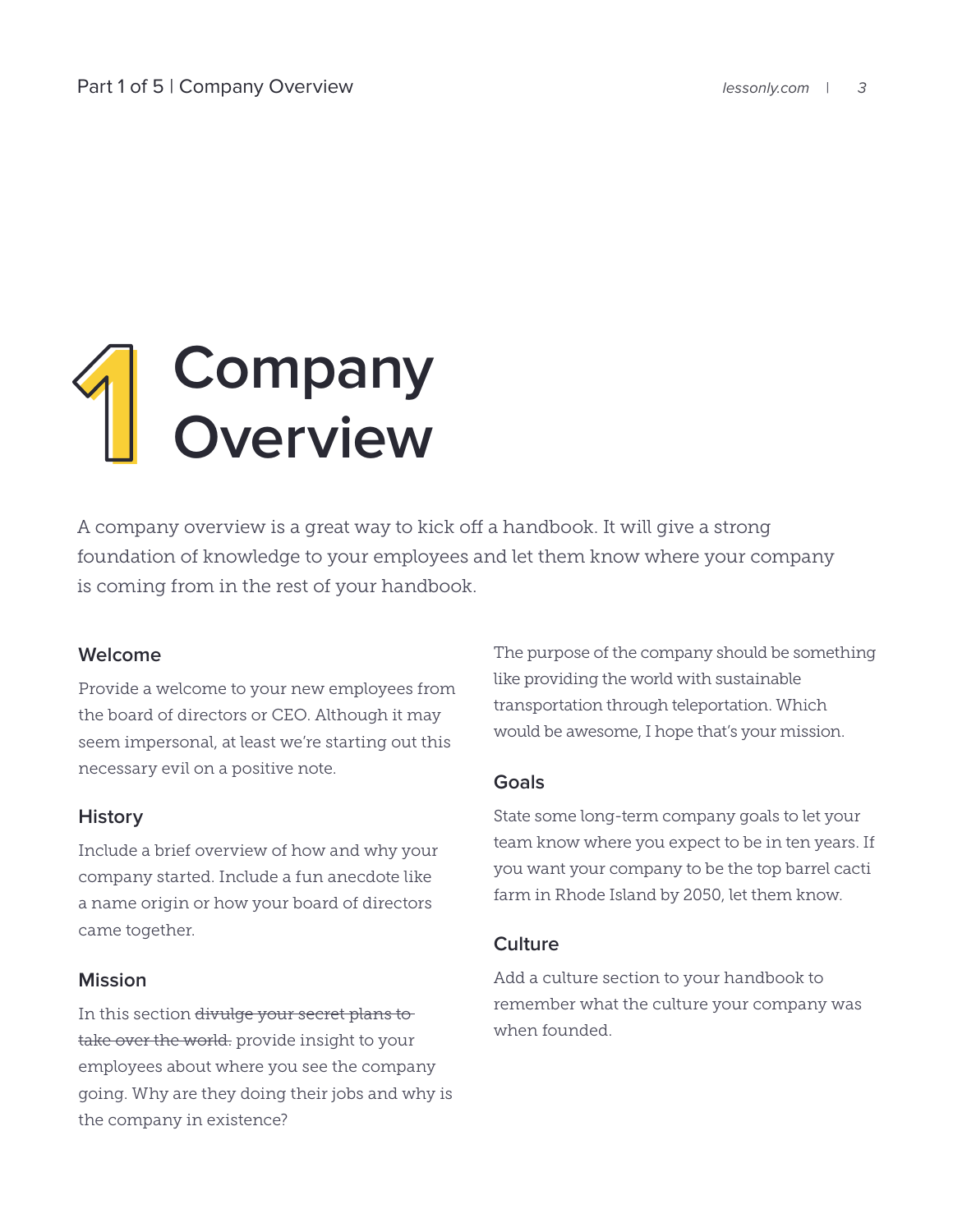#### **Purpose of Handbook**

This will be an introduction to the rest of your employee handbook. Give an overview to your readers about what they will see for the rest of the employees.

#### **Values**

Describe the company values. What principles is your company founded on? Do you want employees to say when they see something wrong to try to improve the team?

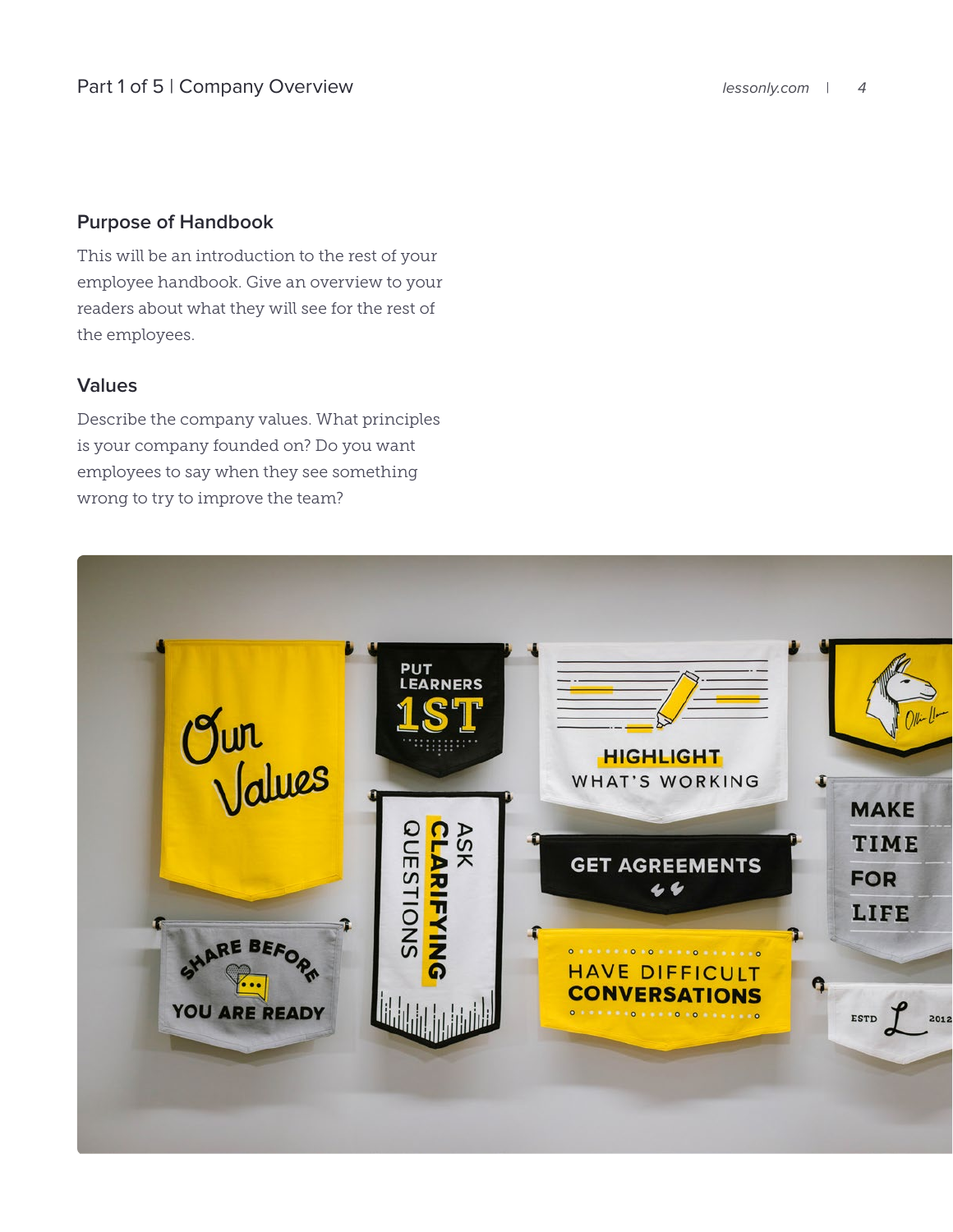

If you've established a great company with great employees, they might not want to leave. But if they do, don't worry, they'll come back. Be sure to include your leave policies in the next section of your employee handbook.

#### **Vacation**

What is your company's vacation policy? Do you have 0 days or do you have 30? Use this section to spell out your policy and classify whether vacation is paid or unpaid. You likely went over this with your new hires in their offer, but this will give them a reference.

#### **Sick Leave**

Your employees shouldn't be coughing all over their desks. Let Them know how many days they have for their immune system to fail. Also, let them know if you just want them to work from home whenever they feel toxic.

#### **Voting**

States have their own laws about voting. Add your operating states' or state's laws to your handbook just to clarify.

#### **Family and Medical Leave Act**

Commonly referred to as FMLA, this is a law. This section in your handbook will be a quick reference for your employees to know how many weeks they are legally allowed off for the birth of a child or serious health conditions. Also includes family emergencies.

#### **Holidays**

Let your employees know which holidays to start planning their family vacations around. Sure, there may be some pleasant surprise vacation days at some companies, but let them know the initial plan.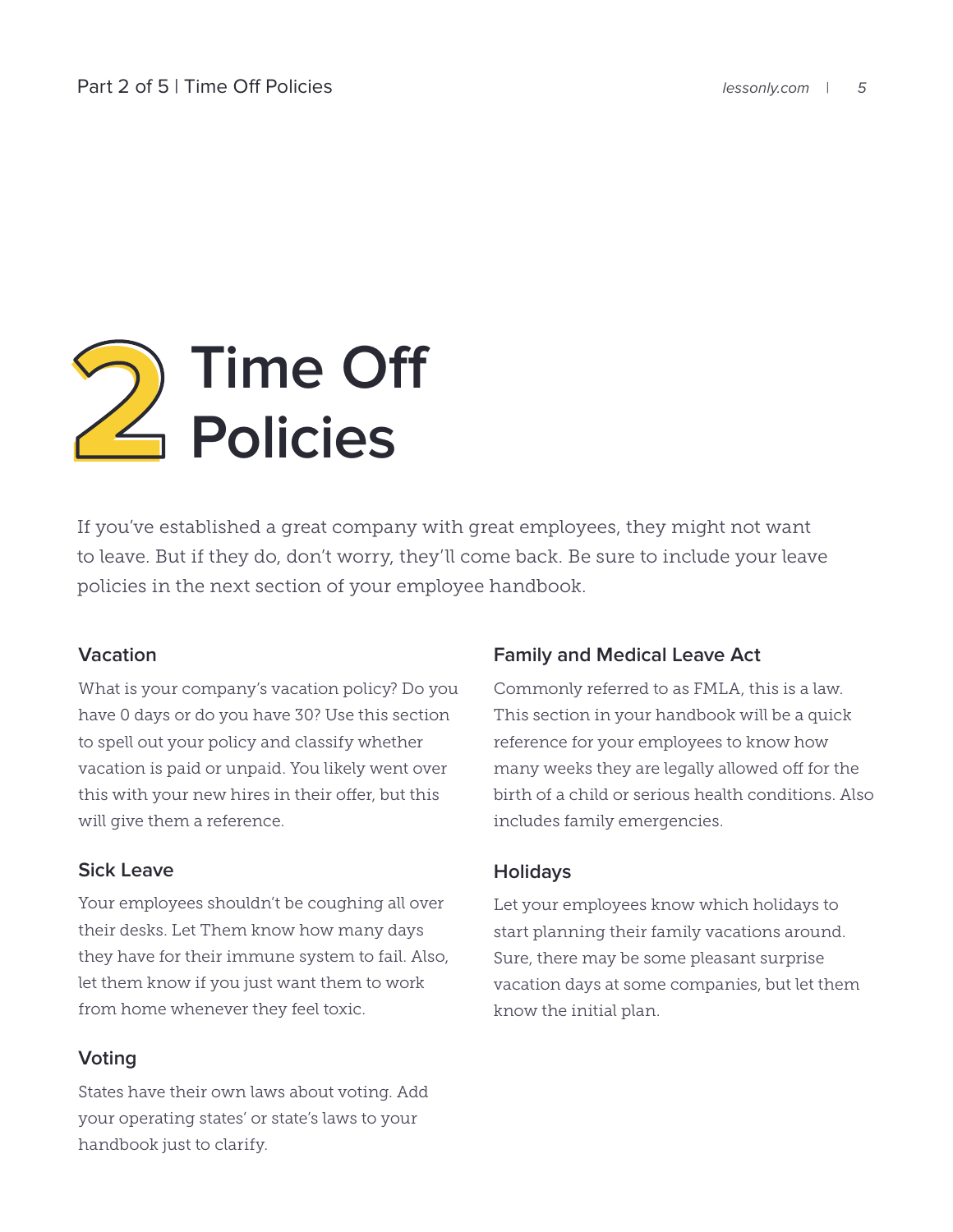

#### **Jury Duty**

Also a law. Employees are entitled to time off to serve on a jury.

#### **Military Leave**

We hope that we won't see another military draft in our lifetimes.If we don't, even active or inactive services in the National Guard qualify for full pay while away.

#### **Leave of Absence**

A leave of absence is where an employee leaves the company for a certain amount of time while maintaining employment status. This usually happens for exceptional circumstances so be sure to list a few and offer a contact for others.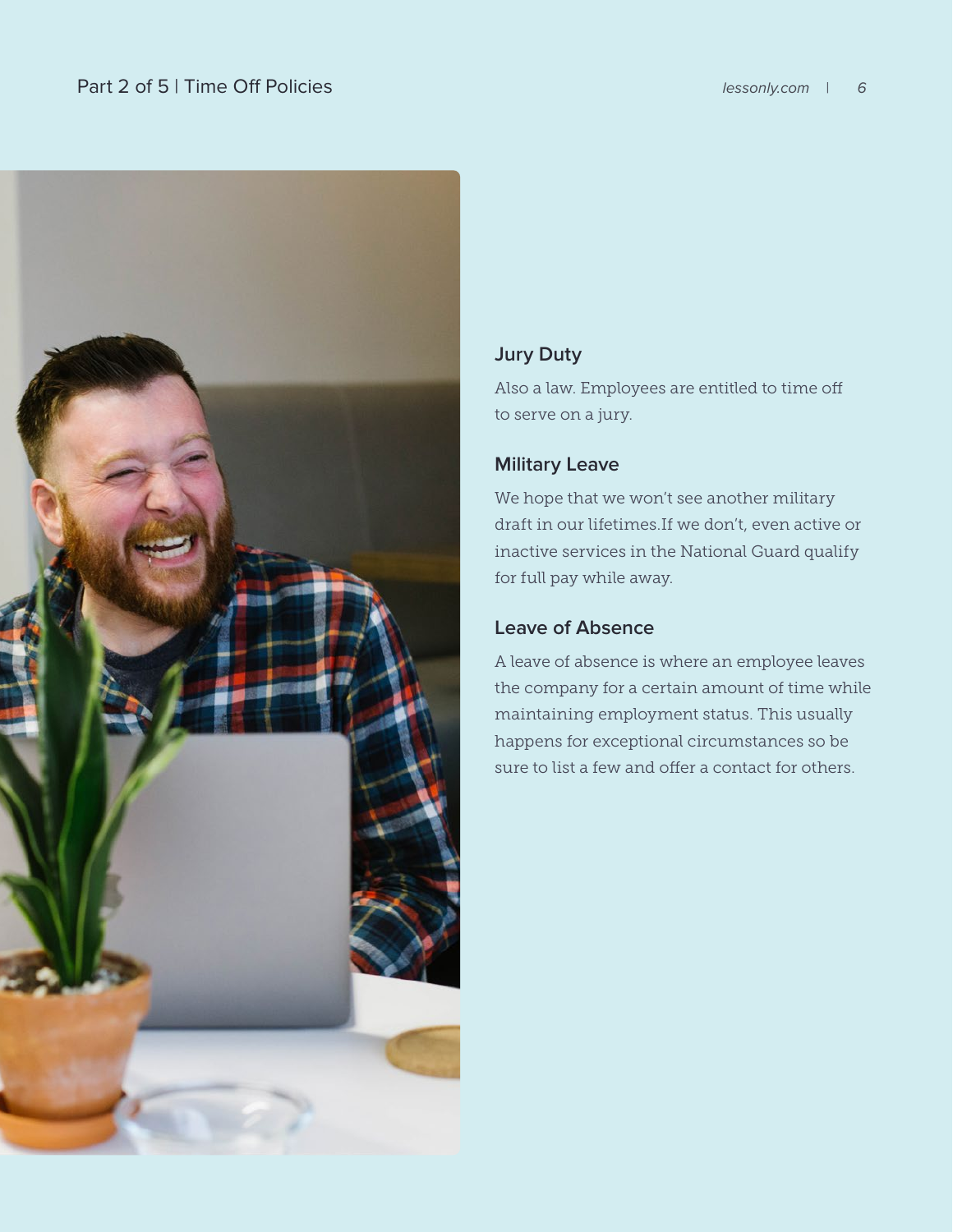

We love our employees and you likely love yours. Let's give some guidelines to keep it that way.

#### **Attendance Policies**

Clarify the expectations of your employee attendance. If you expect them to be at every quarterly announcement and in the office every day, say it in this section.

Also include in this section, how you want your employees to communicate their absences. Choose to either require an email or leave it up to manager preference.

#### **Tardiness**

If tardiness is an issue in your company, address it here. If employees are expected to be at their desk when their schedule begins, use this section.

#### **Insubordination**

This section would talk about write-up's through HR or customer complaints. List reasons for write-ups.

#### **Breaks**

Your employees likely will need a break from their desks. Tell them what they're allowed to take, or even leave it up to them. If they have 30 minutes, put it in the handbook. If they have as long as they need, omit the section.

#### **Code of Professional Conduct**

Tell your employees how you expect them to act even if it is outside of the office. If they are not supposed to go out in company uniform, tell them in this section.

#### **Employee Health and Safety**

Employee health and safety should be your number one priority. Describe the safety precautions your company takes in this step and how to handle someone not following protocol.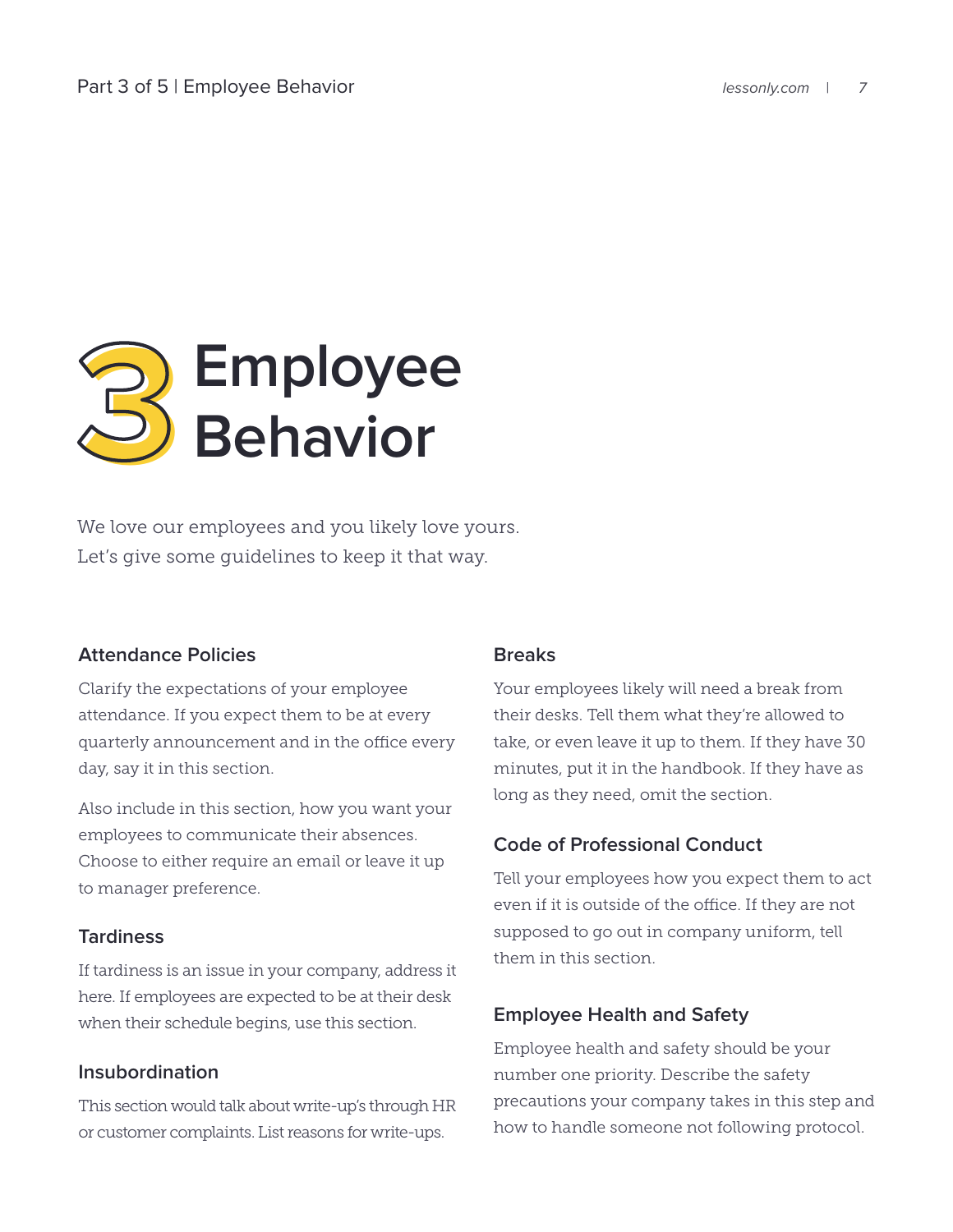

#### **Dress Code**

If you don't think gray, stained sweatpants really fit your bank's professional level, clarify in this section. Makes some rules about shorts, holiday animal antlers, or singing ties.

#### **Emergency Procedures**

If you have procedures during a break-in, tornado, or fire, describe them in this section. They likely will seem fairly obvious, but it's always nice to be prepared and informed.

#### **Grounds for Disciplinary Action**

Discuss the next steps at certain quantities of write-up's whether it is termination, probation, or even just a discussion.

#### **Termination**

State the procedures for termination in this section. Discuss severance pay if it is offered by your company as well as the technology return policies.

#### **Voluntary Termination**

If an employee chooses to leave, they likely wouldn't get their severance pay. Use this section to state that among other policies such as a 2-weeks notice in this section.

#### **Final Paycheck**

Whether an employee chooses to leave or is terminated, they are still entitled to their final paycheck if they work the hours. Outline the procedures for the deliverance of the final paycheck.

#### **Exit Interview**

If your company conducts an exit interview, list the procedures in this section. What happens after the exit interview?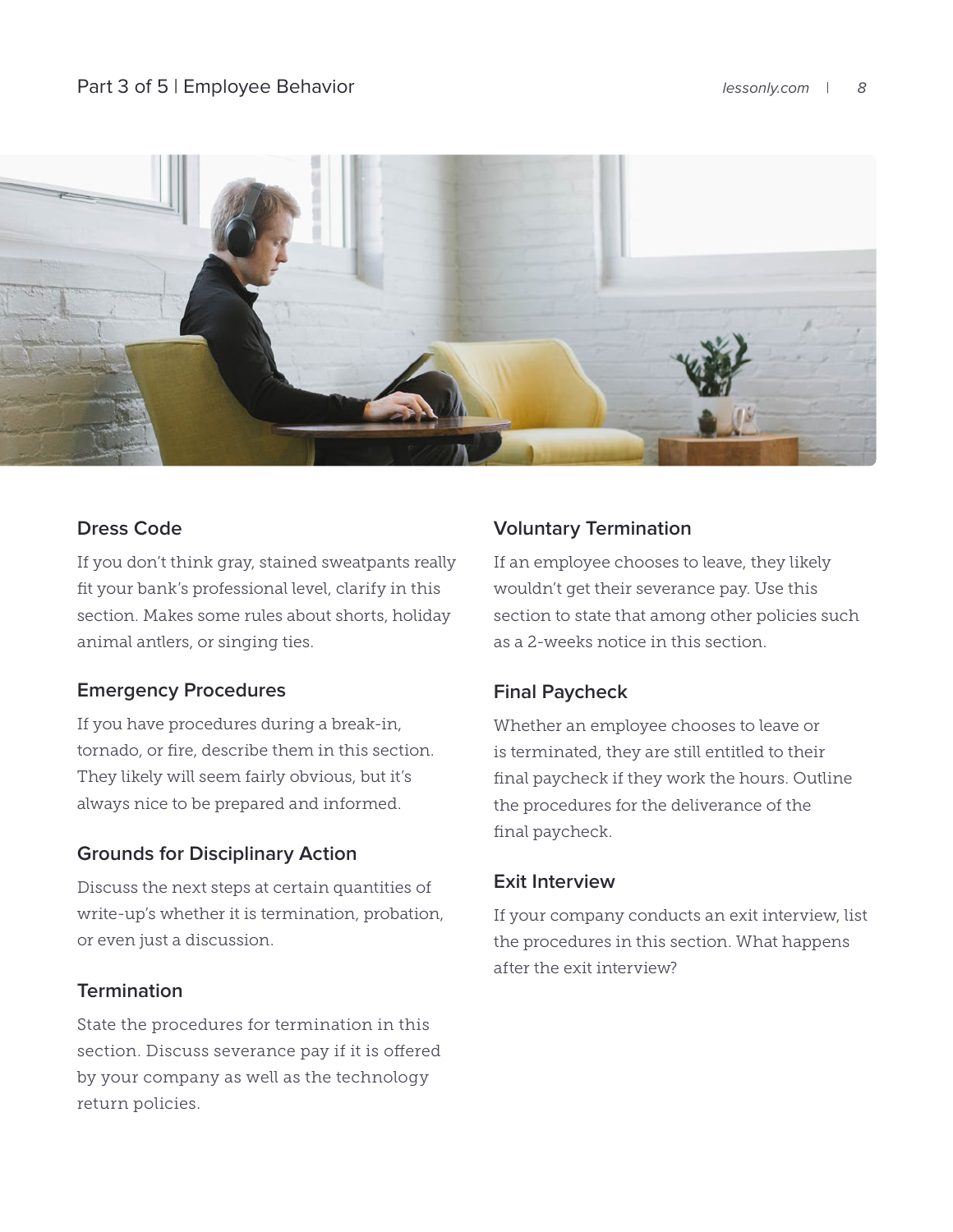## **4 Company Benefits**

Make sure all of your employees are on the same page with a benefits section.

#### **Vehicle Policy**

Perhaps your company is fortunate enough to give cars to traveling salesmen or employees on-the-road for whatever reason. In this section, detail the procedures of your vehicle policy.

#### **Pay**

This section should include the pay process of salary or commission. If your employees are getting paid weekly or bi-weekly, include it in this section. Also include the process whether it is direct deposit or mailed checks.

#### **Company Discounts**

If you work in retail, you likely have discounts on your stores or related stores for your employees. You may even have discounts from customers. Use the handbook to put them in the know.

#### **Health Insurance**

This section should be a reference of health insurance companies. You don't need to state every plan that the company offers and continuously update it, but just a contact at the appropriate company for the right insurance.

#### **Retirement Plans**

Describe your company's 401k or IRA contribution levels and programs in this section. If you offer company stock, also include it in this section.

#### **Worker's Compensation**

Also a law, if your employees get injured on the job, they should get paid. Put that in this section as another legal reference. If your company offers disability coverage, let your employees know.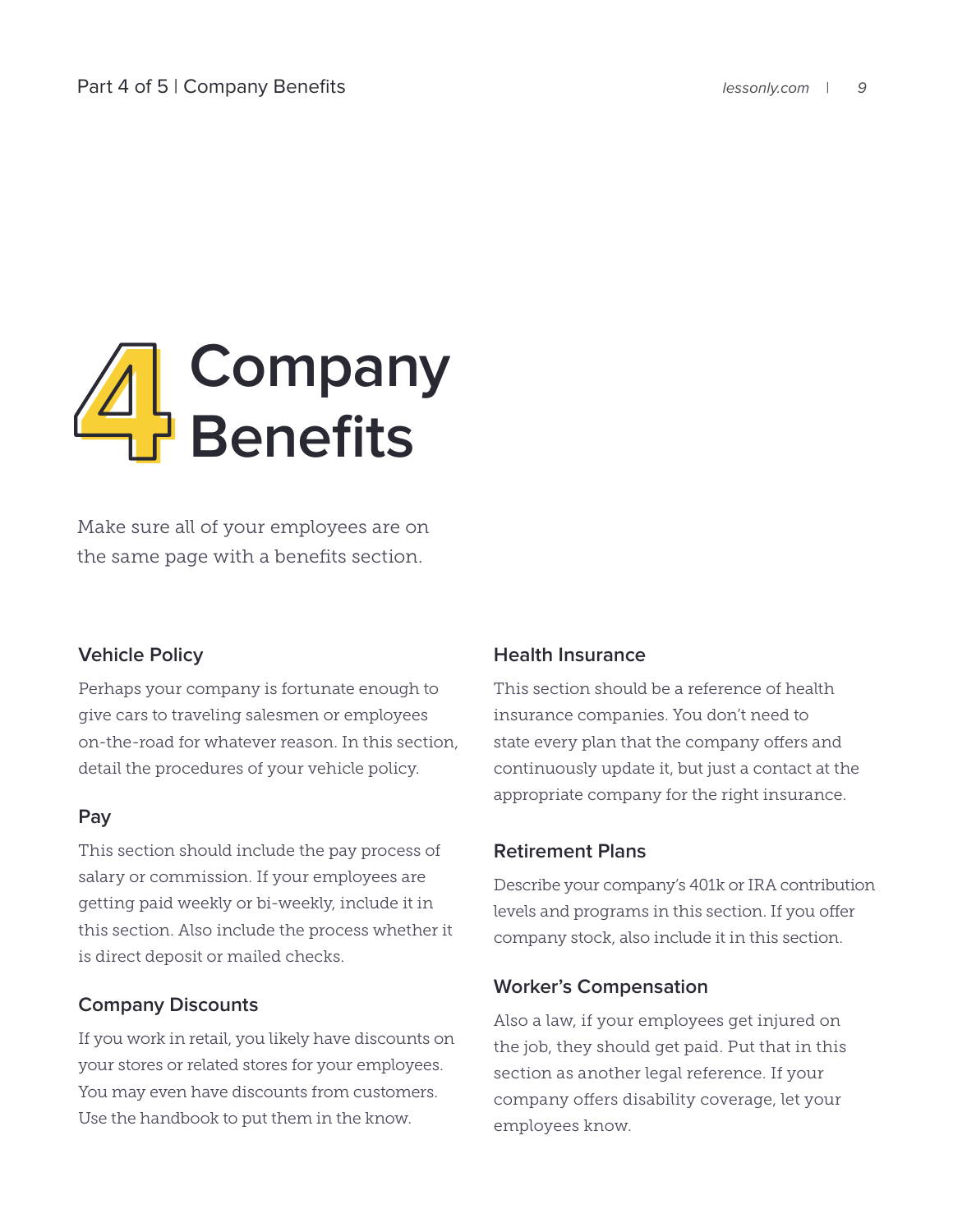

This is arguably the most important section of your handbook. It includes sections that define your handbook for what it is and ensures the rest of it is valid.

#### **Not a contract**

You need to state that the handbook is not a contract. It does not guarantee employment for any amount of time and employment can be terminated at any time by either party within legal requirements.

#### **Handbook trumps previous documents**

The handbook should supersede all previous documents. It will likely need to be updated. Your policies back in 1957 are going to be obsolete when it comes to company laptops.

#### **Policies are subject to change**

If you plan on updating policies, which you should, you need to disclose that the policies are subject to change. It may seem shady to your employees, but they can't reasonably expect policies to last forever.

#### **At-Will Employment**

State that employment at your company is atwill and not guaranteed for any amount of time.

#### **Equal Opportunity Employment**

Be sure to include an equal opportunity section to state that your business is an equal opportunity employer.

#### **Non-Harassment / Non-Discrimination**

If your company doesn't discriminate in the hiring, promoting, and firing processes, which is illegal if it does, include a non-harassment and non-discrimination clause.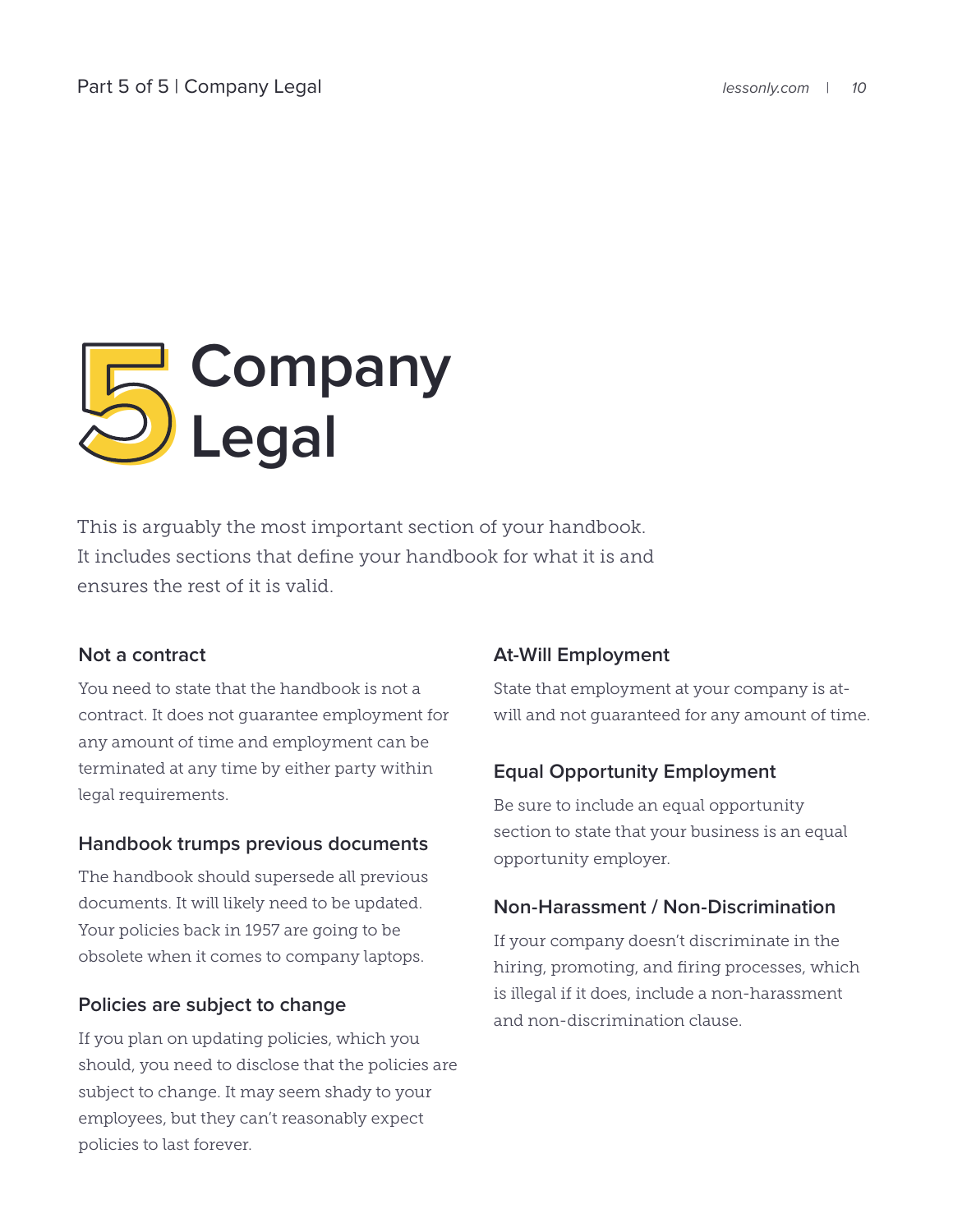#### **Drug Free / Alcohol Free**

If your employees are expected to remain drug and alcohol-free during their time of employment, disclose it. State there will be a drug test before the hiring process and if there will be drug tests later in employment.

#### **Open Door Policy**

If you wish to encourage transparency in the office, put an open door policy in your handbook. This will allow your employees to come to you whenever there may be a businessrelated ethical issue.

#### **Company Property**

State how company property should be handled or taken care and maintained. If receipts are supposed to be sent to accounting, disclose that information here.

#### **Privacy**

Your company may reserve the right to investigate all company property at any time. So, more like a no-privacy clause.

#### **Personnel Files**

Your employees are concerned about what is going to happen to their personal personnel files when they leave the company. Disclose That information of how you store and dispose of files in this section.

#### **Employment Classification**

State which sections and benefits apply to which employees. In which they are exempt, non-exempt, part-time, full-time, or temporary.

#### **Employee acknowledgment page**

The employee acknowledgment page should be a tear-away page they can sign stating they read or had the opportunity to read the entire document.